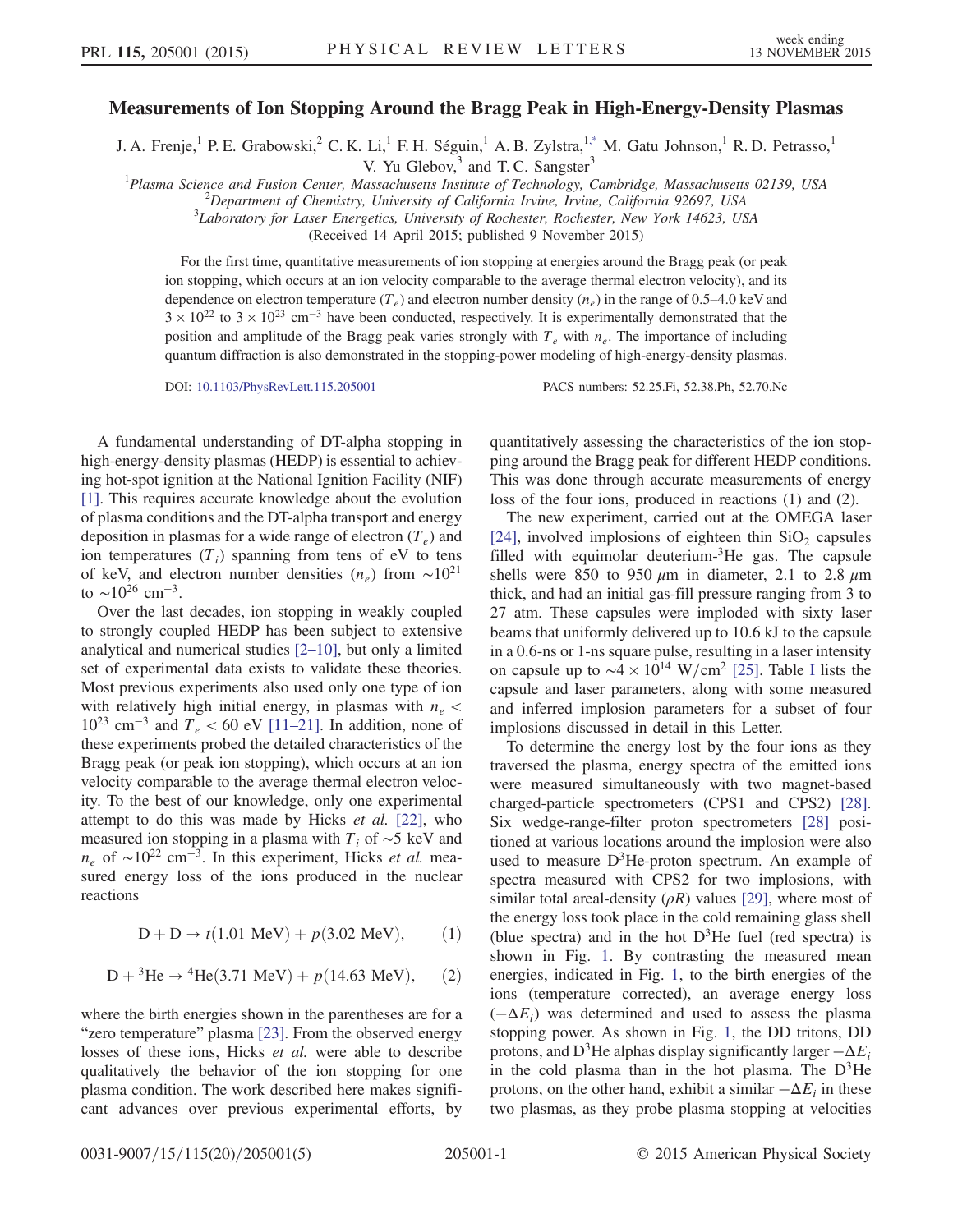<span id="page-1-0"></span>TABLE I. Capsule and laser parameters for four selected implosions, and measured DD burned-averaged  $T_i$  and determined key implosion parameters  $[n_i, T_e, n_e (n_e \approx 1.5n_i)]$ , plasma-coupling parameter (Γ), degeneracy parameter (θ) [\[27\]](#page-4-12) and total  $\rho R$ , for the region where the energy loss mainly occurred]. For implosion 29828, the energy loss took place mainly in the colder glass-shell plasma, while for the other implosions, the energy loss took place mainly in the hotter  $D^3$ He plasma.

| <b>Shot</b> | Capsule                                                                                                                                                      | Laser pulse                          | Laser energy<br>[kJ] | [keV] | $n_i$<br>$\lceil$ cm <sup>-3</sup> $\rceil$                                       | $T_{\rho}$<br>[keV] | $n_{\circ}$<br>$\lceil \text{cm}^{-3} \rceil$ $\lceil \% \rceil$ | $\theta$ | Total $\rho R$<br>$\left[\text{mg/cm}^2\right]$ |
|-------------|--------------------------------------------------------------------------------------------------------------------------------------------------------------|--------------------------------------|----------------------|-------|-----------------------------------------------------------------------------------|---------------------|------------------------------------------------------------------|----------|-------------------------------------------------|
|             | 27814 D <sup>3</sup> He(18 atm)SiO <sub>2</sub> [2.3 $\mu$ m]OD[948 $\mu$ m]<br>29828 D <sup>3</sup> He(18 atm)SiO <sub>2</sub> [2.6 $\mu$ m]OD[917 $\mu$ m] | 1-ns square<br>$0.4$ -ns<br>Gaussian | 8.4<br>9.4           |       | 3.7 $2 \times 10^{23}$<br>6.7 $3 \times 10^{22}$ 0.6 $5 \times 10^{22}$ 1.4 120   |                     | 1.8 $3 \times 10^{23}$ 0.9 110                                   |          | 8.1<br>2.0                                      |
|             | 43233 D <sup>3</sup> He(18 atm)SiO <sub>2</sub> [2.5 $\mu$ m]OD[855 $\mu$ m]<br>43235 D <sup>3</sup> He(18 atm)SiO <sub>2</sub> [2.5 $\mu$ m]OD[854 $\mu$ m] | 1-ns square<br>1-ns square           | 10.6<br>9.9          |       | 11.6 $5 \times 10^{22}$<br>10.1 $2 \times 10^{22}$ 2.1 $3 \times 10^{22}$ 0.3 600 |                     | 3.9 $8 \times 10^{22}$ 0.3 580                                   |          | 3.5<br>1.4                                      |

well above the Bragg peak. These differences are discussed in detail below. In addition, the uncertainties associated with the measured mean energies shown in Fig. [1,](#page-1-1) are mainly due to the spectrometer energy-calibration error (in some cases statistics also affects the uncertainties), which dictates the total uncertainty in the determined  $-\Delta E_i$ .

To make use of the measured  $-\Delta E_i$  and assess the plasma stopping power, it is necessary to determine the HEDP conditions through which the ions traversed. For each implosion, a  $T_i$  and a DD yield were measured from the Doppler broadened neutron-time-of-flight signal [\[30\]](#page-4-7). A second measurement of  $T_i$  was obtained for each implosion from the DD-D<sup>3</sup>He yield ratio, and the  $T_i$  values and uncertainties used in this Letter are weighted averages of these two measurements.  $D^3$ He and DD burn profiles were measured with the proton core imaging system [\[31\]](#page-4-8), and the  $D<sup>3</sup>$ He and DD burn duration was measured with the

<span id="page-1-1"></span>

FIG. 1 (color online). CPS2-measued spectra of DD tritons,  $D<sup>3</sup>$ He alphas, DD protons, and  $D<sup>3</sup>$ He protons produced in implosions 29828 (blue) and 43233 (red). These experiments were designed to generate similar total  $\rho R$  values but to have most of the ion energy loss taking place in the cold remaining shell for implosion 29828 (blue spectra) and in the hot fuel for implosion 43233 (red spectra).

particle temporal diagnostic and neutron temporal diagnostic (NTD) [\[32,33\]](#page-4-9), respectively. A secondary-neutron yield relative to the primary neutron yield  $(Y_{2n}/Y_{1n})$  was also measured for a D<sup>3</sup>He-fuel  $\rho R$  determination [\[34\].](#page-4-10)

For the eighteen implosions, the measured DD and  $D<sup>3</sup>$ He yield ranged from  $2.0 \times 10^9$  to  $1.2 \times 10^{10}$  and from  $1.2 \times$  $10^8$  to  $1.3 \times 10^{10}$ , respectively;  $T_i$  ranged from 2.7 to 11.6 keV; the DD- and  $D^3$ He-burn duration both ranged from 150 to 180 ps; and the measured size of the DD- and D<sup>3</sup>He-burn profiles ranged from ~45 to ~100  $\mu$ m and ~30 to ∼60  $\mu$ m (radius at 1/*e* relative to the peak intensity), respectively. Using 1D modeling of the implosion, involving a parabolic temperature profile and constant  $D<sup>3</sup>$ He-fuel density, a good match to these nuclear observables was found for average ion-number densities  $(n_i)$  ranging of  $2 \times 10^{22}$  to  $2 \times 10^{23}$  cm<sup>-3</sup> (n<sub>e</sub>  $\approx 1.5n_i$  for these D<sup>3</sup>He plasmas).  $T_e$  could not be measured directly in these experiments, but was qualitatively and independently assessed from the  $n_e$ ,  $n_i$ ,  $T_i$ , and burn-duration data. A  $Y_{2n}/Y_{1n}$  ratio up to  $(3.96 \pm 0.17) \times 10^{-4}$  was measured, which corresponds to a D<sup>3</sup>He fuel  $\rho R$  up to 7 mg/cm<sup>2</sup>. The  $\rho R$  of the remaining unablated shell was determined from benchmarked 1D simulations [\[35\]](#page-4-11), which indicate that the fuel  $\rho R$  is about an order of magnitude larger than the remaining-shell  $\rho R$  for the implosions with a 1-ns laserpulse drive, while the remaining-shell  $\rho R$  dominates the D<sup>3</sup>He-fuel  $\rho R$  for the implosions with a 0.4-ns laser pulse. As a consequence, the ion energy loss is mainly taking place in the  $D^3$ He fuel in the 1-ns implosions and in the remaining unablated shell in the 0.4-ns implosions.

Although the HEDP conditions have been characterized, the information is not sufficient for distinguishing stateof-the-art plasma-stopping-power theories at  $v_i \sim v_{\text{th}}$ , i.e., at the Bragg peak, which is the long-term goal of this effort. For this, we need information on how the spatial profiles of  $n_e$  and  $T_e$  vary in time during the nuclear production period. Instead, our aim is twofold. First, we simply aim to experimentally demonstrate that the amplitude of the position and amplitude of the Bragg peak varies strongly with  $T_e$  with  $n_e$ . Second, as the impact parameter of the closest approach between the projectile ions and plasma electrons can be smaller than the de Broglie wavelength, we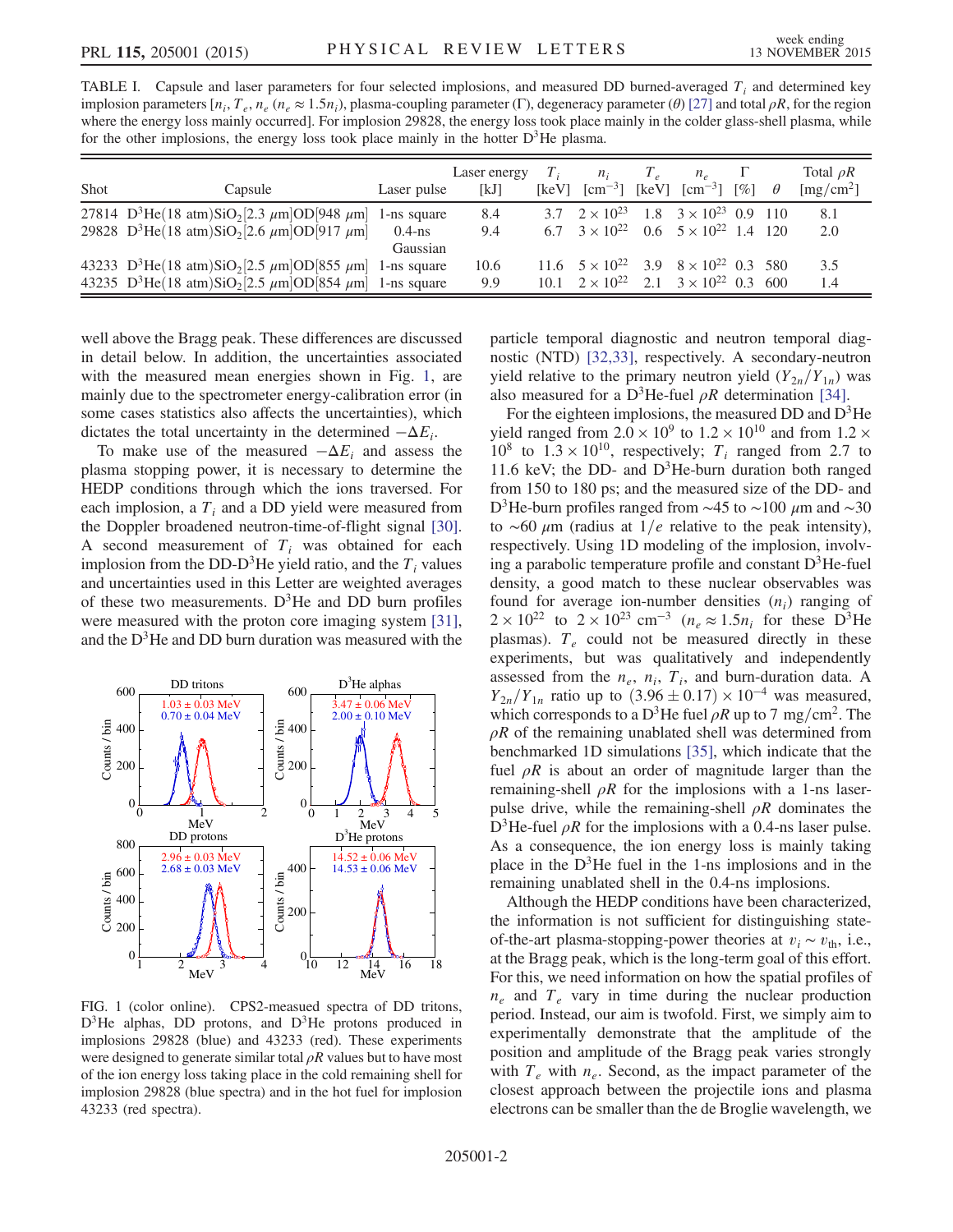also aim to demonstrate the importance of including quantum diffraction in the stopping-power modeling of the ion energy loss at these HEDP conditions.

The Brown-Preston-Singleton (BPS) [\[4\]](#page-3-3) and the Li-Petrasso (LP) stopping [\[5\]](#page-3-4) formalisms were used to model the data. The BPS formalism includes a Coulomb logarithm in the weakly coupled limit, which is derived using the dimensional continuation method, and the LP stopping formalism is derived from a Fokker-Planck collision operator that uses an ad hoc Coulomb logarithm. Although these formalisms have limitations, they are used in this work to explore if the dominant physics is captured. Figure [2](#page-2-0) illustrates the BPS (black solid) and LP (green solid) proton stopping curves, given in  $\text{keV}/\text{(mg/cm}^2)$ , for a hypothetical uniform plasma that is representative for the HEDP conditions in these experiments. At  $v_i > v_{\text{th}}$ , the BPS and LP formalisms predict similar charged-particle stopping, while there is ∼20% at  $v_i \sim v_{\text{th}}$ . The BPS quantum (dotted black) and the BPS classical (dashed black) are also shown to illustrate their significance. For this plasma condition, the quantum reduction to the classical ion stopping is ∼25%–30%.

An effective way to evaluate the measured  $-\Delta E_i$  of ions with different birth energy  $(E_i)$ , charge  $(Z_i)$ , and mass  $(A_i)$ is to show the dependency between  $-\Delta E_i/Z_i^2$  and  $E_i/A_i$ . Presenting the data in this form, the ion energy loss is almost exclusively a function of  $v_i$  (any explicit dependence on  $A_i$  and  $Z_i$  is small and restricted to the slowly varying Coulomb logarithm) and can easily be analyzed using a plasma stopping-power model. Figures [3\(a\)](#page-2-1) and [3\(b\)](#page-2-1) illustrate the  $-\Delta E_i/Z_i^2$  vs  $E_i/A_i$  dependence on  $T_e$ . This data set was directly determined from the lowtemperature and high-temperature data shown in Fig. [1](#page-1-1). The black (green) curves are the BPS (LP) modeled fits to the data. These curves were obtained by integrating the plasma-stopping-power functions over assumed values of  $T_e$  and  $\rho R$ , which were varied until best fits to the data were obtained. Clearly, these experimental results demonstrate

<span id="page-2-0"></span>

FIG. 2 (color online). Brown-Preston-Singleton (BPS) and Li-Petrasso (LP) modeling of proton stopping in a uniform plasma with a  $T_e$  of 1.0 keV and  $n_e$  of  $5 \times 10^{22}$  cm<sup>-3</sup>. The BPS quantum (dotted black) and BPS classical stopping (dashed black) are also shown.

that the plasma-stopping-power function varies with  $T_e$  in the framework of the BPS and LP formalisms. At  $T_e$  of  $\sim$ 0.6 keV ( $\Gamma = 1.4\%$ ; see Table [I\)](#page-1-0), the effective proton Bragg peak is 220 keV/(mg/cm<sup>2</sup>), which is reduced to 40 keV per mg/cm<sup>2</sup> for a T<sub>e</sub> of ∼4 keV ( $\Gamma$  = 0.3%; see Table [I\)](#page-1-0). This reduction is caused by the fact that  $v_i \sim v_{\text{th}}$ for the DD tritons,  $D^3$ He alphas, and DD protons in the low-temperature case, while  $v_i < v_{\text{th}}$  for these ions in the high-temperature case. This agrees with theories in which the Bragg peak scales with  $1/T_e$ . The average energy loss of the  $D<sup>3</sup>$ He protons is, on the other hand, unaffected by an increasing  $T_e$  because  $v_i > v_{\text{th}}$ . In contrast, the two data sets shown in Figs. [4\(a\)](#page-3-5) and [4\(b\)](#page-3-5) illustrate the  $-\Delta E_i/Z_i^2$  vs  $E_i/A_i$  dependence on  $\rho R$  (or  $n_e$  [\[29\]\)](#page-4-6), which indicates that the D<sup>3</sup>He-proton energy loss increases with increasing  $\rho R$ with  $\sim$ 40 keV/(mg/cm<sup>2</sup>).

To fully constrain and validate the stopping-power formalisms used to model this type of data, an independent measurement of  $T_e$  and  $\rho R$  (or  $n_e$ ) must be made. In these experiments,  $T_e$  could not be measured directly, but a  $D^3$ He fuel  $\rho R$  was determined from the measured  $Y_{2n}/Y_{1n}$  ratio for most implosions. In the case of the high- $\rho R$  implosion shown in Fig. [4\(b\)](#page-3-5) (implosion 27814), a  $Y_{2n}/Y_{1n}$  ratio of  $(3.96 \pm 0.17) \times 10^{-4}$  was measured, which corresponds to a D<sup>3</sup>He-fuel  $\rho R$  of 7.1  $\pm$  0.3 mg/cm<sup>2</sup>. According to benchmarked 1D-implosion simulations, this represents 88% of the total  $\rho R$  of 8.1  $\pm$  0.3 mg/cm<sup>2</sup> (D<sup>3</sup>He fuel  $\rho R$  + glass shell  $\rho R$ ). Figure [5](#page-3-6) shows the high- $\rho R$  implosion data contrasted to BPS and LP modeling that uses the fixed  $\rho R$ value of 8.1 mg/cm<sup>2</sup> and a varying  $T_e$  to minimize the reduced  $\chi^2$ . For comparison, BPS modeling of the data was also done when the quantum component was switched off. Here, the inferred  $T_e$  is dictated mainly by the energy loss

<span id="page-2-1"></span>

FIG. 3 (color online). Stopping-power data illustrating  $T_e$ dependence. Measured and modeled  $-\Delta E_i/Z_i^2$  versus  $E_i/A$ for a low-temperature experiment (a), and for a high-temperature experiment (b). Inferred  $\rho R$  was similar in these experiments. The data were determined directly from the spectra shown in Fig. [1](#page-1-1). The black (green) curves represent the BPS (LP) modeling. For the low-temperature experiment, the reduced  $\chi^2$  [\[36\]](#page-4-13) is 2.1 for LP and 0.2 for BPS, and for the high-temperature experiment, the reduced  $\chi^2$  is 1.5 for LP and 1.5 for BPS. The errors on the inferred  $T_e$  and  $\rho R$  values were determined from the reduced  $\chi^2$  fit.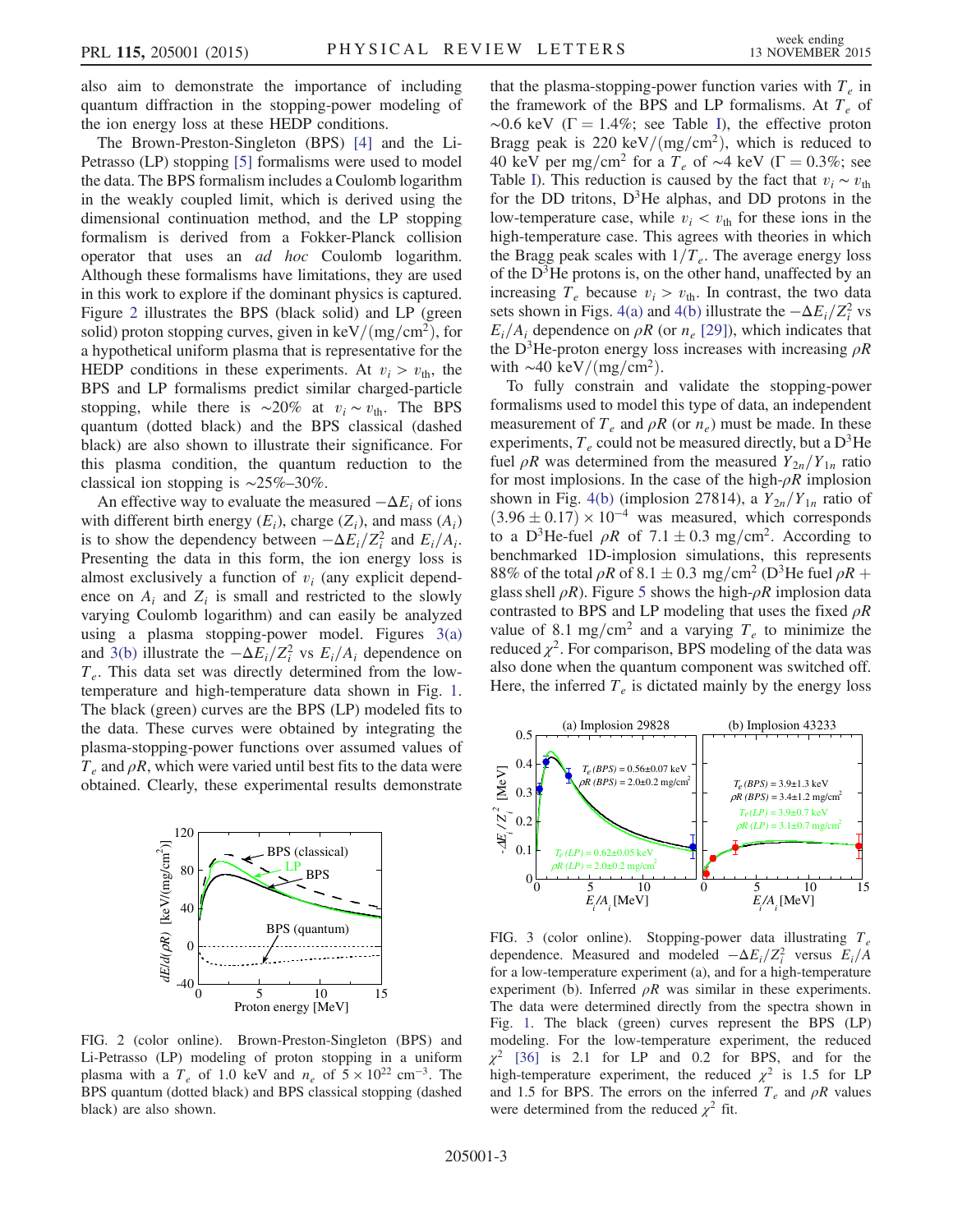<span id="page-3-5"></span>

FIG. 4 (color online). Stopping-power data illustrating  $\rho R$  (or  $n_e$ ) dependence. Measured and modeled  $-\Delta E_i/Z_i^2$  versus  $E_i/A$ for a low- $\rho R$  experiment ( $n_e \sim 3 \times 10^{22}$  cm<sup>-3</sup>) (a), and for a high- $\rho R$  experiment ( $n_e \sim 3 \times 10^{23}$  cm<sup>-3</sup>) (b). The experimental and modeled data shown in (a) have been multiplied with a factor of 5 to put the information on the same scale as used in (b). Inferred  $T_e$ was similar in these experiments. The black (green) curves represent the BPS (LP) modeling. For the low- $\rho R$  experiment, the reduced  $\chi^2$  is 0.4 for LP and 0.2 for BPS, and for the high- $\rho R$ experiment, the reduced  $\chi^2$  is 2.3 for LP and 0.7 for BPS. The errors on the inferred  $T_e$  and  $\rho R$  values were determined from the reduced  $\chi^2$  fit.

of the DD tritons,  $D^3$ He alphas, and DD protons because  $v_{\text{th}}$  is similar to the velocities of these ions. In contrast, the energy loss of the D<sup>3</sup>He-protons is insensitive to  $T_e$  for these plasma conditions, but linearly proportional to the  $\rho R$ . As a consequence, the classical modeling can be shown to be experimentally inconsistent with the  $\rho R$  measurement and its uncertainty alone. We find that classical BPS theory overpredicts the ion stopping, indicating the importance of including quantum diffraction in the plasma-stoppingpower modeling of the energy-loss data in these weakly coupled HEDP. In addition, the full BPS and LP formalisms agree with the data for  $v_i > v_{\text{th}}$ , while there are some discrepancies for  $v_i \sim v_{th}$ . However, as the plasma stopping power at  $v_i \sim v_{\text{th}}$  is highly sensitive to  $T_e$ , and that a direct

<span id="page-3-6"></span>

FIG. 5 (color online). Measured and modeled  $-\Delta E_i/Z_i^2$  versus  $E_i/A$  for implosion 27814. In the modeling of the energy-loss data,  $\rho R$  was fixed to 8.1 mg/cm<sup>2</sup> while  $T_e$  was allowed to vary. The reduced  $\chi^2$  is 10.1 for BPS-classical (dashed black), 0.7 for BPS (solid black) and 1.7 for LP (solid green). The errors on the inferred  $T_e$  values were determined from the reduced  $\chi^2$  fit.

measurement of  $T_e$  is lacking, any definite conclusions about the modeling of the data at  $v_i \sim v_{\text{th}}$  cannot be made with this data set. To further validate and elucidate stopping-power formalisms at the Bragg peak, measurements of  $n_e(r, t)$  and  $T_e(r, t)$  will be conducted in future experiments using x-ray imaging spectroscopy of a dopant such as argon in the  $D^3$ He fuel [\[37\].](#page-4-14)

In summary, ion stopping around the Bragg peak and its dependence on plasma conditions has been measured for the first time in HEDP. The experimental data generally support the predictions of the BPS and LP formalisms, demonstrating the plasma stopping-power variation with  $T_e$ and  $\rho R$  (or  $n_e$ ). It has also been experimentally demonstrated that classical stopping overpredicts the ion stopping, which is to be expected as it does not include quantum diffraction. The BPS and LP formalisms, with 25%–30% quantum reduction to the ion stopping, agree with the data for  $v_i > v_{\text{th}}$ . There are some differences at  $v_i \sim v_{\text{th}}$ , but the current data set cannot distinguish between them. These experimental results represent the first sensitive tests of plasma-stopping-power theories around the Bragg peak, an important first step towards accurately validating state-ofthe-art plasma-stopping-power theories, which use microscopically based quantum approaches that overcome the limitations of the BPS and LP models used in this work. In addition, the long-term goal with this effort is to establish a fundamental understanding of DT-alpha stopping in HEDP, which is a prerequisite for achieving hot-spot ignition at the NIF.

The work described herein was performed in part at the LLE National Laser User's Facility (NLUF), and was supported in part by U.S. DOE (Grant No. DE-FG03- 03SF22691), LLNL (subcontract Grant No. B504974), and LLE (subcontract Grant No. 412160-001G). In addition, P. E. G. acknowledges support from the Laboratory Directed Research and Development Program at LLNL under tracking code No. 12-SI-005.

<span id="page-3-0"></span>[\\*](#page-0-0) Present address: Los Alamos National Laboratory, Los Alamos, New Mexico 87545, USA.

- <span id="page-3-1"></span>[1] G. H. Miller, E. I. Moses, and C. R. Wuest, The National Ignition Facility: Enabling fusion ignition for the 21st century, Nucl. Fusion 44[, S228 \(2004\)](http://dx.doi.org/10.1088/0029-5515/44/12/S14).
- <span id="page-3-2"></span>[2] T. A. Mehlhorn, A finite material temperature model for ion energy deposition in ion driven inertial confinement fusion targets, [J. Appl. Phys.](http://dx.doi.org/10.1063/1.328602) 52, 6522 (1981).
- [3] T. Peter, and J. Meyer-ter-Vehn, Energy loss of heavy ions in dense plasma. I. Linear and nonlinear Vlasov theory for the stopping power, Phys. Rev. A 43[, 1998 \(1991\).](http://dx.doi.org/10.1103/PhysRevA.43.1998)
- <span id="page-3-3"></span>[4] L. S. Brown, D. Preston, and R. Singleton Jr., Charged particle motion in a highly ionized plasma, [Phys. Rep.](http://dx.doi.org/10.1016/j.physrep.2005.01.001) 410, [237 \(2005\)](http://dx.doi.org/10.1016/j.physrep.2005.01.001).
- <span id="page-3-4"></span>[5] C. K. Li and R. D. Petrasso, Charged-Particle Stopping Powers in Inertial Confinement Fusion Plasmas, [Phys.](http://dx.doi.org/10.1103/PhysRevLett.70.3059) Rev. Lett. 70[, 3059 \(1993\)](http://dx.doi.org/10.1103/PhysRevLett.70.3059); 114[, 199901\(E\) \(2015\)](http://dx.doi.org/10.1103/PhysRevLett.114.199901).